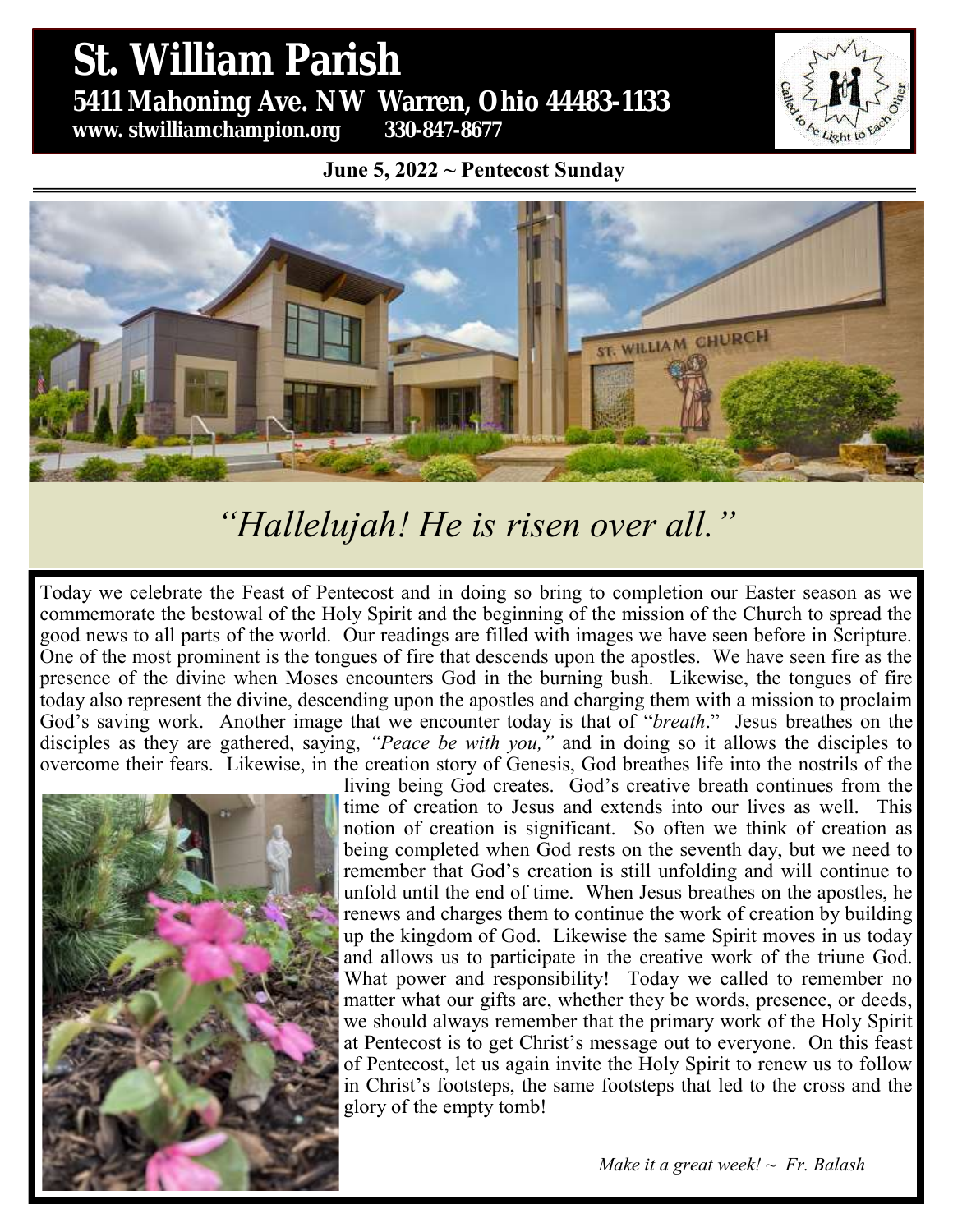| Mass & for the<br>Intentions Ass Week                                                                     | <b>MASS ATTENDANCE LAST WEEKEND</b>                                                                              |
|-----------------------------------------------------------------------------------------------------------|------------------------------------------------------------------------------------------------------------------|
| $\sim$ June 5-12, 2022 $\sim$                                                                             | Mass attendance last weekend was:                                                                                |
| <b>Pentecost Sunday</b>                                                                                   | 76<br>90<br>95                                                                                                   |
| <b>JUNE 5, 2022</b>                                                                                       | 8:30 a.m.<br>11:00 a.m.<br>$5:00$ p.m.                                                                           |
| 5:00 p.m. † PAULINE LESH/Carl & Gloria Karafa<br>Sat<br>Sun 8:30 a.m. † SALLY HOERIG/ Joanne Ferkany      | 87                                                                                                               |
| 10:30 a.m. † MURPH GELET/ Gelet Family                                                                    | Last week's attendance: 261<br>Average:                                                                          |
| Mon 8:30 a.m. † NO SERVICE<br>Tues 8:30 a.m. † <b>IDA MAE SWITTER</b> / Barb & Mike Wilkinson             | <b>CHURCH AT HOME</b>                                                                                            |
| Wed 8:30 a.m. † ROBERT CHURA & FAMILY/ Runtas Family                                                      | <b>COMBINED COLLECTION</b>                                                                                       |
| Thur 8:30 a.m. † ROSE & JOHN MAKOSKY/ Marty Letscher<br>8:30 a.m. † DONNA CRAIGER/ Theresa Craiger<br>Fri | This weekend is the annual Church at Home combined                                                               |
| <b>JUNE 12, 2022</b>                                                                                      | collection. This three-in-one collection supports the                                                            |
| Sat 5:00 p.m. † ELMER & ELEANOR HUMMEL/                                                                   | national and local work of the Catholic Campaign for                                                             |
| Barb, John, and Dan Robinson<br>Sun 8:30 a.m. † CAROLE RUNYAN/ Cub & Karen Sprague                        | Human Development which provides diocesan and                                                                    |
| 10:30 a.m. † JOE MARANDO/ Anthony Marando Family                                                          | national support for groups of low-income persons to<br>change their lives; the Catholic Communications          |
|                                                                                                           | Campaign which supports the efforts of the Catholic                                                              |
| Scripture that will be proclaimed next weekend:<br>$\sim$ June 12, 2022 $\sim$                            | Television Network of Youngstown (CTNY); and the                                                                 |
| <b>The Most Holy Trinity</b>                                                                              | Catholic University of America/Newman Campus                                                                     |
| <b>Proverbs 8: 22-31</b>                                                                                  | Ministries that continues the educational programs at the<br>national university of our Catholic Church.<br>Your |
| Thus says the wisdom of God: "The LORD possessed me, the                                                  | generous support is greatly appreciated.                                                                         |
| beginning of his ways, the forerunner of his prodigies of long ago                                        |                                                                                                                  |
| <b>Romans 5: 1-5</b><br>Brothers and sisters: Therefore, since we have been justified by faith,           | <b>CONGRATULATIONS CLASS OF 2022</b>                                                                             |
| we have peace with God through our Lord Jesus Christ                                                      | May God continue to bless you as you continue on your journey.                                                   |
| John 16: 12-15<br>Jesus said to his disciples: "I have much more to tell you, but you                     | Cassandra Binion - John F. Kennedy HS                                                                            |
| cannot bear it now. But when he comes, the Spirit of truth                                                | Lauren Haynie - Champion HS                                                                                      |
|                                                                                                           | Dominic Kennedy-Snodgrass $\sim$ Champion HS<br>Grace Anne Kufchak ~ Bristol $HS$                                |
| <b>LITURGICAL MINISTRY</b>                                                                                | Kaycie Martinko ~ John F. Kennedy $HS$                                                                           |
| June 12, 2022                                                                                             | <b>Jack O'Shaughnessy</b> $\sim$ <i>Champion HS</i>                                                              |
| <b>Lectors</b>                                                                                            | Olivia Zigarovich $\sim$ Champion HS                                                                             |
| 5:00 p.m. John Robinson, Viviane Watson<br>8:30 a.m. Margaret Foster, Nancy Lucanski                      |                                                                                                                  |
| 10:30 a.m. Erin Lee, Cathy Poponak                                                                        | Check the parish website from time to time for                                                                   |
| <b>Servers</b>                                                                                            | information about what is happening at the parish                                                                |
| 5:00 p.m. Therese Tuttle/ Nola Tunnicliff<br>8:30 a.m. Olivia Zigarovich                                  | www.stwilliamchampion.org                                                                                        |
| 10:30 a.m. Sophia Garito                                                                                  |                                                                                                                  |
| <b>Eucharistic Ministers</b><br>5:00 p.m. Carla Gilronan, Ron Gilronan +2                                 |                                                                                                                  |
| 8:30 a.m. Dave Lucanski, Frank Pytlik +2                                                                  |                                                                                                                  |
| 10:30 a.m. Sandra Hudak, Christina Pacurar +2                                                             |                                                                                                                  |
| OFFERTORY SUMMARY ~ May 29, 2022 (WK 48)                                                                  | <b>WEEKLY BIBLE REFLECTIONS</b>                                                                                  |
| <b>LAST WK</b><br><b>YTD</b>                                                                              | <b>Pentecost Sunday</b>                                                                                          |
| <b>Sunday Collection</b><br>$$6,749.00*$<br>$$350,491.00*$                                                |                                                                                                                  |

**POT**-**OF**-**GOLD** *#113 drawn on 6/1/2022 !!NO WINNER!! Amount: \$1,618.00*

*Envelopes ~ 175 out of 523*

*Children's Envelopes ~ \$ 2.00 (2 out of 41)*

**Performance** 

**Amount Needed \$ 7,269.00 \$ 348,912.00 Difference 8** (520.00) **\$** 1,579.00<br>**Performance** 93% 100%

*\* Includes MyEoffering: \$ 730.00 LAST WK — \$ 40,845.00 YTD*

*"The Advocate, the Holy Spirit whom the Father will send in my name, will teach you everything and remind you of all that I told you." John 14:26*

The materialism of our society lures us to concentrate more on what we want than on what God wants for us. The relativism of our world tells us that we should be tolerant of all things, that there is no absolute truth. Pray to the Holy Spirit to transform our lives and to guide our thoughts, words and actions. What you put in your head, heart and mind affects your actions. Put good things in and good things will come out.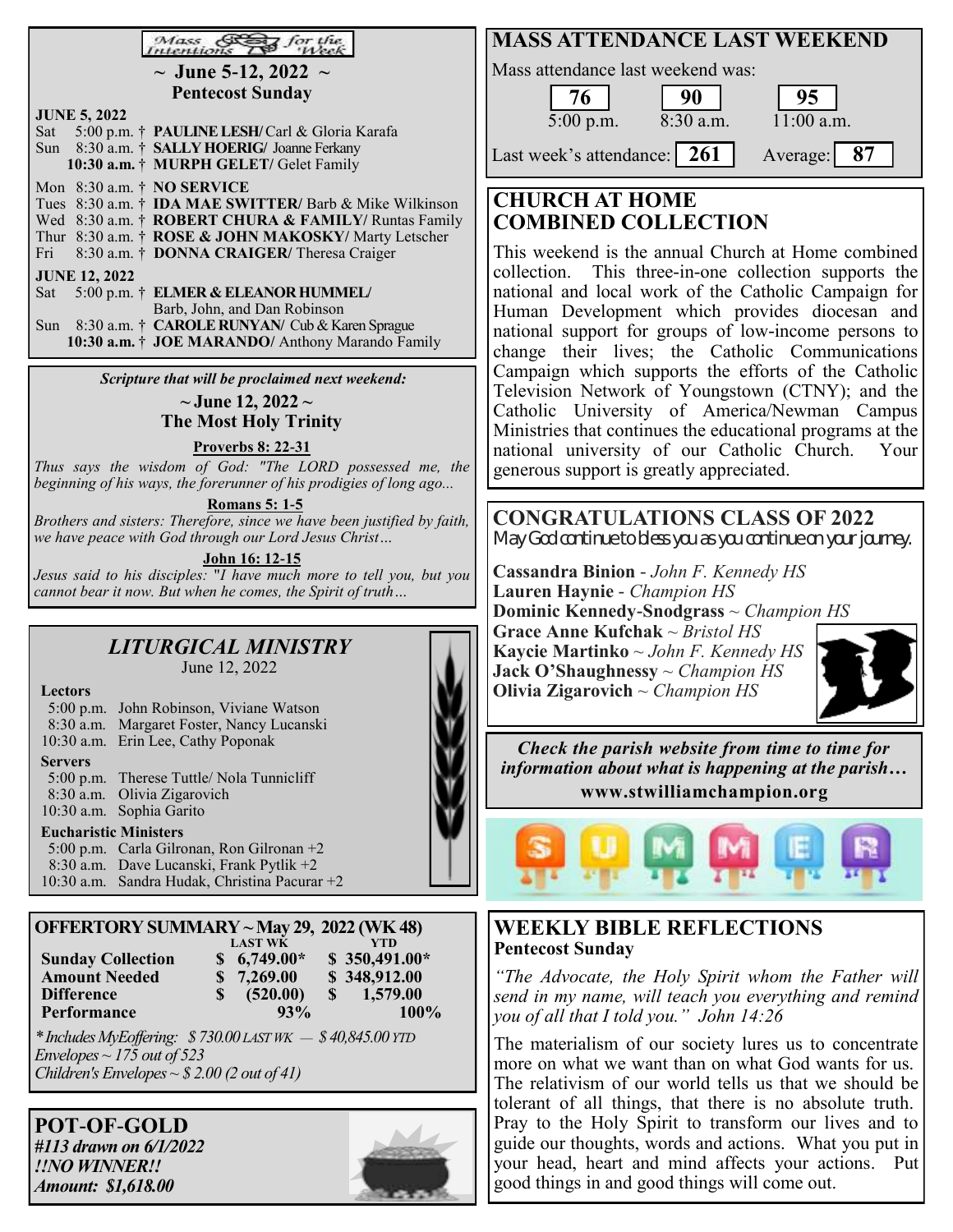#### **2022 ANNUAL DIOCESAN APPEAL** *Closing In on Our Parish Goal!*

THANK YOU to everyone who has made a gift to the *2022 Annual Diocesan Appeal – One in Hope, One in Mission*. To date, 174 parishioners have made a contribution to the appeal totaling \$37,590.00 (82%**.)** Our parish portion of the \$4,000,000 diocesan goal is \$45,700.00. Our parish is truly blessed as we share the Word of God and the nourishment of the Eucharist. As we celebrate the Ascension of the Lord, we, like the first disciples, are called to go out and witness to our faith. Part of that witness is how we help support the incredible work of Catholic Charities and the many ministries of the Church through support of the Annual Diocesan Appeal. Once again, thank you to those who have made a gift, and thank you to everyone prayerfully considering how they may be able to respond in support of all these worth-while activities in the Church. Pledge cards are available after Mass or at the Parish Office or visit [www.doy.org/appeal](about:blank) to make a gift. **KNIGHTS OF COLUMBUS**

#### **BULLETINS FOR THE HOMEBOUND**

If you know of a parishioner who is homebound or in a nursing home or assisted living and would like to receive a weekly bulletin, please notify the office with their name and address.



# **SUMMER BOOK DISCUSSION**

Wednesday, June 22, 2022 at 6:00pm in the St. William Courtyard

Do you enjoy reading? If so, perhaps you would like to join the Summer Book Discussion. This year, we will read The Stranger in the Lifeboat. *What would happen if we called on God for help and God actually appeared? In Mitch Albom's profound new novel of hope and faith, a group of shipwrecked passengers pull a strange man from the sea. He* 



*claims to be "the Lord." And he says he can only save them if they all believe in him.* A full description of The Stranger in the Lifeboat, along with registration information is posted in the vestibule.

Joining the Book Discussion is simple.  $\sim$ Register by signing up in the vestibule or emailing Tina McCue at [tmccue@stwilliamchampion.org](mailto:tmccue@stwilliamchampion.org) ~Purchase the book on your own or indicate that you would like us to purchase the book ~Read The Stranger in the Lifeboat ~Join the discussion group on Wednesday, June 22 ~Bring a comfortable chair and beverage of your choice  $~\sim$ A light dinner will be provided

## **THE PARISH CALENDAR**

June  $6 \sim$  Small Christian Communities 9:30 a.m.

- June  $6 \sim$  Small Christian Communities 6:30 p.m.
- June  $7 \sim$  Quilters 9:00 a.m.

June  $8 \sim WG$  Organizational Meeting 6:00 p.m.

June  $9 \sim$  Naim Group 12:30 p.m.

C*heck out the Parish Calendar on our website for more events*

#### **WOMEN'S GUILD OF ST. WILLIAM PARISH**

*Next Meeting:* Wednesday, June 8 Program Planning Committee Meeting 6:00 p.m. at St. William Church



This group meets to discuss and determine our Annual Programs. Please bring an updated list of names and phone numbers for your event or meeting to be added to the booklet.

# COUNCIL #7491

#### *Next Meeting:*

Wednesday, June 15, 2022 7:00 p.m.

Membership in the Knights of Columbus is open to men 18 years of age or older who are practicing Catholics. If interested in joining, please visit our web site at www.knights7491.org

## **2022-2023 CALENDAR REMINDER**

Parish Organizations are reminded to turn in their calendar of events for July 2022-June 2023 by **June 12**  so the Parish Master Calendar can be created.

## **NAIM CLUB**

Luncheon Meeting, Thursday, June 9 at 12:30 p.m. Meet at Buena Vista Café at 1305 Buena Vista Ave. NE (Not meeting at Church) Questions: Call Barb at 330-847-8375

#### **HOLY COMMUNION FROM THE CUP**

This weekend we return the practice of offering the Precious Blood of the Lord at Communion time. As we celebrate the bestowal of the Holy Spirit upon the disciples and the Church, we recall *"from the first days of the Church's celebration of the Eucharist, Holy Communion consisted of the Lord's command to 'take and eat…take and drink'"* (#17 Norms for the Distribution of Holy Communion Under Both Kinds). Reception of the Precious Blood from the chalice is available to those who desire to receive in this way. Please remember that the reception of the Precious Blood of the Lord remains an option. *The act of receiving Holy Communion is an act of faith. The person makes this act of faith in the total presence of the Lord whether in receiving Holy Communion under one form or under both kinds.* (#14-15 Norms for the Distribution of Holy Communion Under Both Kinds).